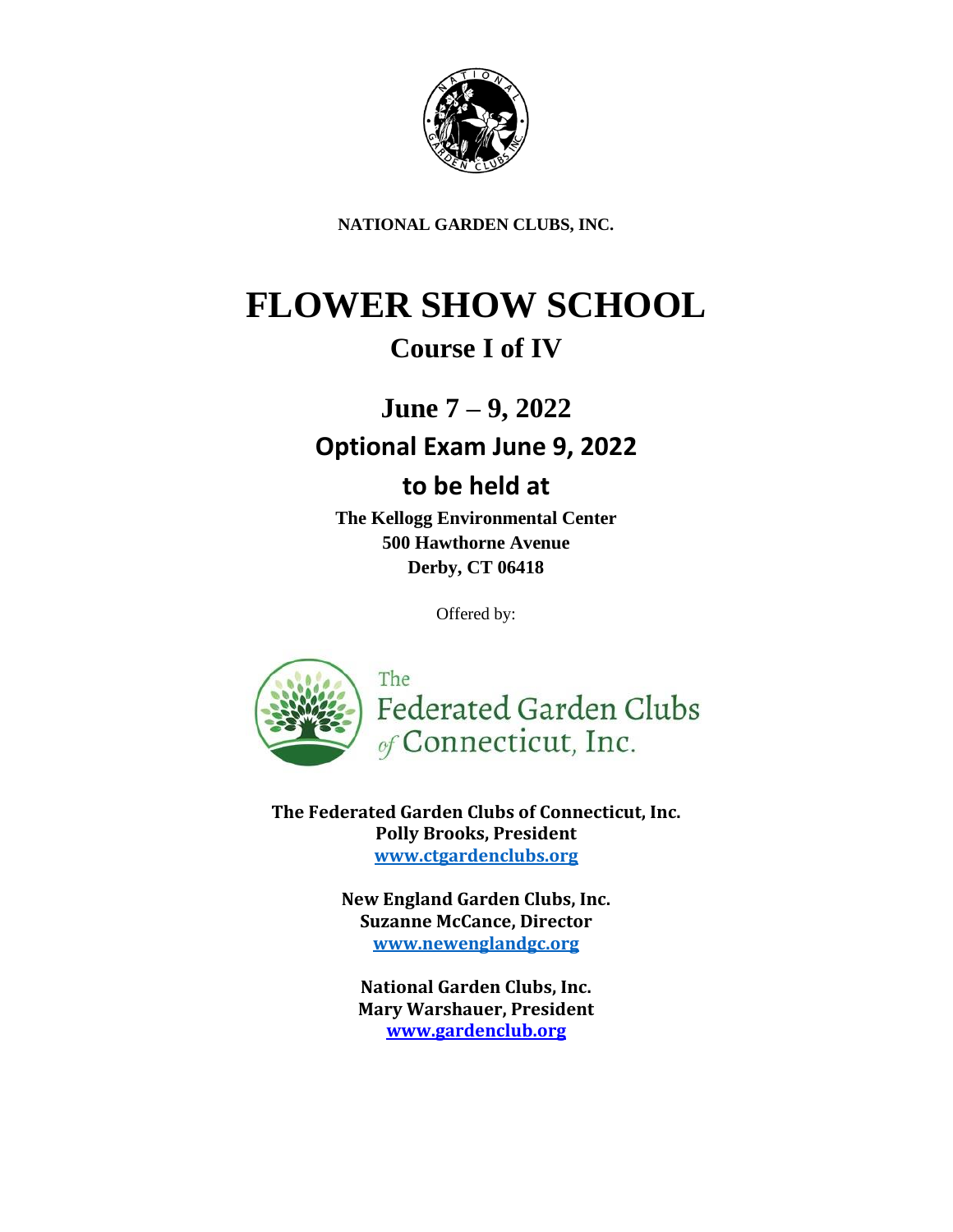#### **COURSE DESCRIPTION**

**The Federated Garden Clubs of CT, Inc. (FGCCT) is pleased to offer the National Garden Clubs, Inc. (NGC) Flower Show School. The curriculum is divided into a series of four individual courses. All are welcome to attend but only those who are members of NGC and are taking the full course with exam are eligible for credit.**

**The NGC provides the educational opportunity through its Flower Show Schools (FSS) Program whereby its members may become Accredited Flower Show Judges or attend sessions merely to enrich their knowledge of horticulture, design, and flower show procedure.**

**The courses, which may be taken in any order after completing Course I, are structured to meet the following goals and purposes:**

- **To teach and accredit prospective flower show judges and to provide opportunities for Accredited Judges to expand their knowledge and remain in good standing.**
- **To create increased interest and knowledge in horticulture and design for all garden club members whether or not they are seeking to become NGC Accredited Flower Show Judges.**
- **To provide greater understanding of standards of exhibiting and judging of a Standard Flower Show as clarified in the** *Handbook for Flower Shows***, Revised 2017.**
- **To promote flower shows of highest quality and educational value.**

**We urge everyone to take the optional exam offered the morning of the third day in order to start on journey to become an NGC-accredited Flower Show Judge. Students become Student Exhibitors after passing their second course, and Student Judges after passing their third course. Students are encouraged to attend the Judges Council meetings which provide programs that further the education of its members.** 

#### **DIRECTIONS TO:**

**Kellogg Environmental Center 500 Hawthorne Ave Derby, CT 06418 See: [www.mapquest.com](http://www.mapquest.com/) or:** 

**From Rte. 8 Southbound – Exit 15, then left onto Rte. 34 From Rte. 8 Northbound – Exit 15, then left onto Rte. 34 From I-95 Northbound – Exit 27 to Rte. 8 North; Exit 15, then left onto Rte. 34 From I-95 Southbound – Exit 47 to Rte. 34 connector; stay on connector until junction with Ella Grasso Boulevard; take right onto Boulevard; move into left lane; at intersection turn left onto Rte. 34 West; in Derby, Rte. 34 makes a hard-left turn and passes under Rte. 8 overpass. From Rte. 15 Northbound – Exit 52 to Rte.8 North; Exit 15, then left onto Rte. 34**

**From Rte. 15 Southbound – Exit 58; then right to Rte. 34W**

**Downtown Derby: From Main Street Rte.34/Rte. 8 intersection continue West on Rte. 34 for about 1.5 miles; take a right onto Lakeview Terrace (there is a road sign for Kellogg Environmental Center/Osbornedale State Park at the corner); continue to stop sign at the end of the road; turn left at stop sign. Parking is on left.**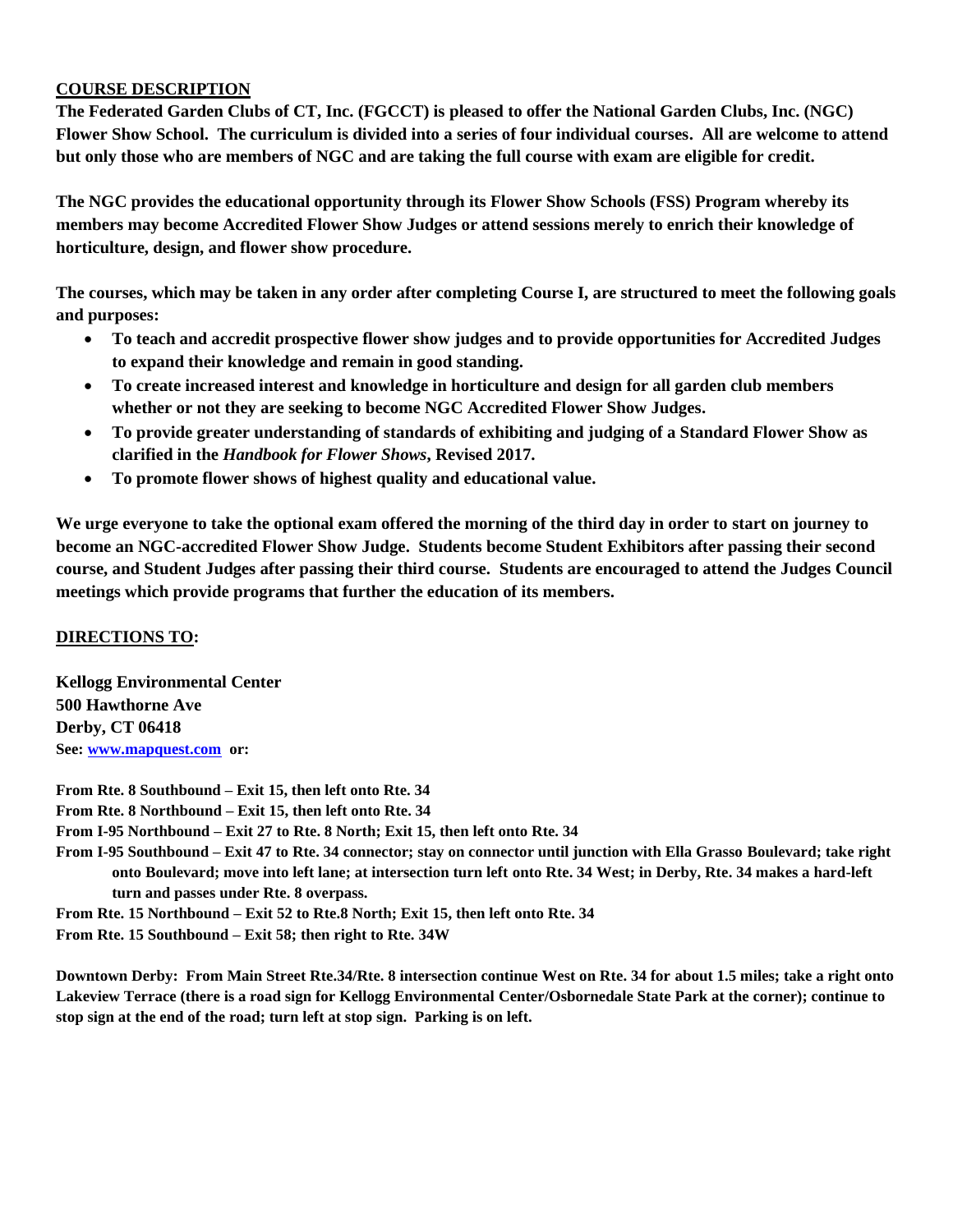#### **FLOWER SHOW SCHOOL COMMITTEE**

**Polly Brooks, FGCCT President Peggy Townsend, Flower Show School Chair 203-791-8321<mailto:fsschair@ctgardenclubs.org> Deborah Osborne, Registrar 203-770-9398 <mailto:fssregistrar@ctgardenclubs.org> MaryEllen Unger, Design Chair Maureen Carson, Horticulture Chair Jessica Fischer, Proctor**

### **OVERNIGHT ACCOMMODATIONS**

**Hampton Inn (203) 925-5900 695 Bridgeport Avenue Shelton, Ct 06484**

#### **INSTRUCTORS**

### **HORTICULTURE & FLOWER SHOW PROCEDURE**

**Pam Braun,** a garden club member for over 40 years, is currently a member of Leipers Fork Garden Club, which she founded in 2004. She is the TN District II Director and a board member for the TN Federation of Garden Clubs and Deep South Garden Clubs, Inc. She is an NGC Master Flower Show Judge, an NGC Horticulture, Flower Show Procedure, and Symposium Instructor, member of numerous plant societies and judge for four of the societies. She specializes in exhibiting collections and displays of different plant groups and has won numerous top exhibitor awards for her horticulture. Besides horticulture, she enjoys floral design and has been a speaker, leader of workshops, or exhibitor at all levels from district to internationally.

#### **DESIGN**

**Kaye Vosburgh** has a B.S. in Biology and a Master's Degree in the Art of Teaching. She is an NGC Master Judge and a Design and Procedure Instructor. Kaye has chaired several award-winning Standard Flower Shows and won numerous awards in the New England Spring Flower Show. She is a member of 3 garden clubs, including the one she started with her Master Gardener Co-workers. Kaye is a Sogetsu Ikebana Instructor of the highest rank, Riji. She has demonstrated throughout the Central Atlantic Region, at CFAA in Florida and in Ecuador. Kaye's favorite activity is sharing creative moments with other designers and students. She is the author of a new book, Creations from the Garden.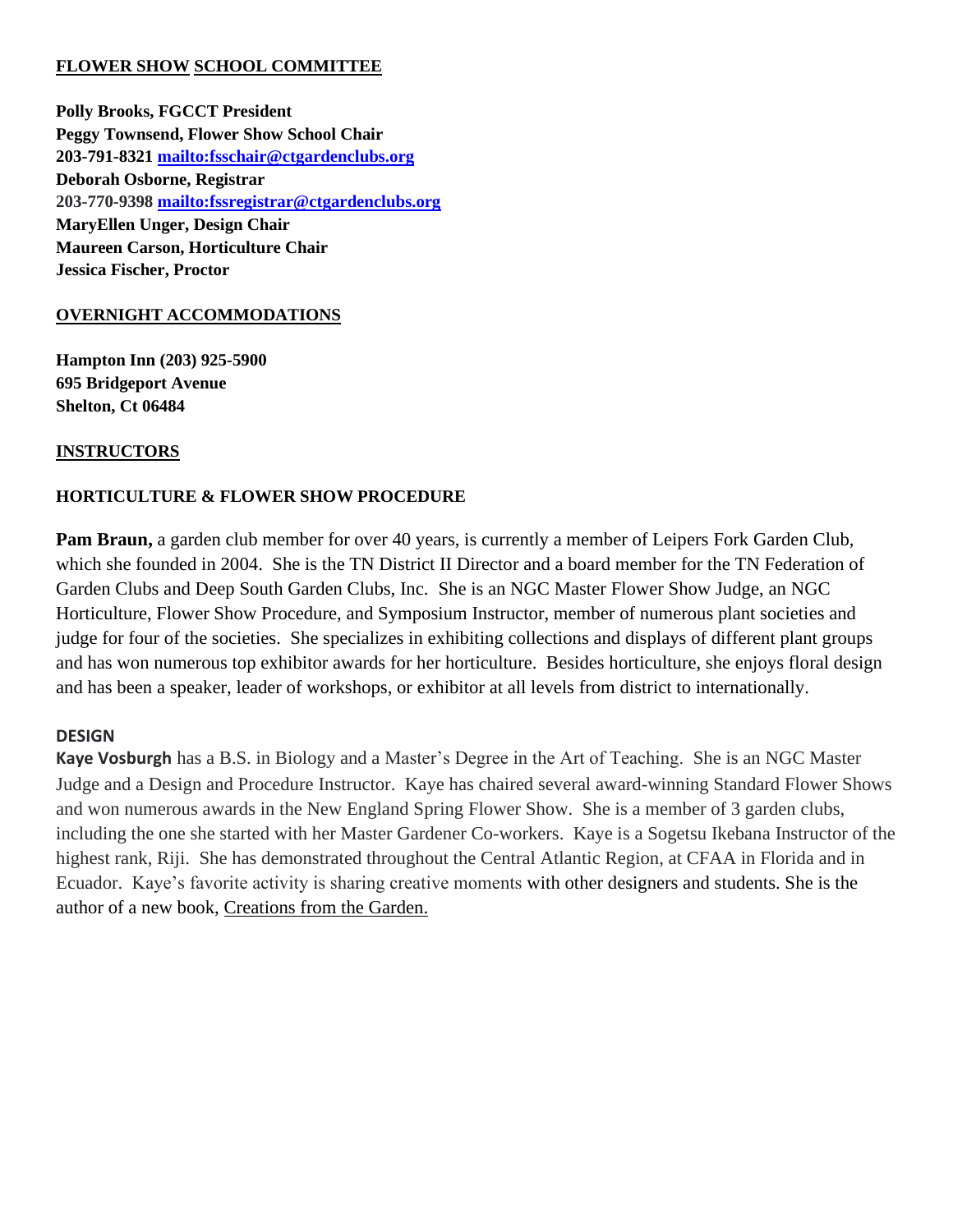#### **Required Reading**

- **NGC Website [www.gardenclub.org](http://www.gardenclub.org/)**
- *Handbook for Flower Shows (HB***, 2017 Ed )**
- *Horticulture Exhibiting and Judging***,** *2012 NGC Supplement to Handbook for Flower Shows*
- *The National Gardener***-online [www.gardenclub.org](http://www.gardenclub.org/) [>Member Login > TNG Online](http://www.gardenclub.org/securemember/tng-online.aspx)**

### **Recommended Reading**

- *Designing by Types* **– H. Osborne \$44.95**
- *Creative Flower Arranging* **by Belcher (Note: not up to date with current HB)**
- *Hortulana,* **The 21st Century Edition – Heber \$10.00**
- *NGC - Plants and Their Respective Families*
- *NGC -Plant Families for Designers Constructing Monobotanic Designs*

**Books may be purchased from the NGC, by phone at (800) 550-6001 or online at shopgardenclub.org**

### **COURSE PROGRAM**

**TUESDAY, JUNE 7, 2022**

- **8:00 Registration**
- **8:15 Welcome and announcements**

### **8:30 FLOWER SHOW PROCEDURE**

**Pam Braun, Instructor**

- **Introduction to the Handbook for Flower Shows**
- **Overview of Flower Show divisions, sections, classes, and subclasses**
- **Definition, purpose, and requirements of Standard Flower Shows and Specialty Shows**
- **Explanation of the Standard System of Awarding and NGC Exhibitor Awards**
- **Overview of a Flower Show Schedule**

#### **9:30 Break**

**9:45 DESIGN**

**Kaye Vosburgh, Instructor**

- **Brief history of floral design with emphasis on the Elements and Principles of Design**
- **Explanation and practice of Judging qualities and comments on Design Point Scoring Form**
- **Discussion and critique of 4 Floral Designs: Traditional Line, Traditional Line-Mass, and (2) Traditional Mass Designs Illustrating symmetrical and asymmetrical balance**
- **11:45 Lunch**
- **12:30 DESIGN (continued)**
- **1:30 Break**
- **1:45 Design and Oral Practice Point Scoring**
- **3:15 Break**
- **3:30-5:30 Written Point Scoring**